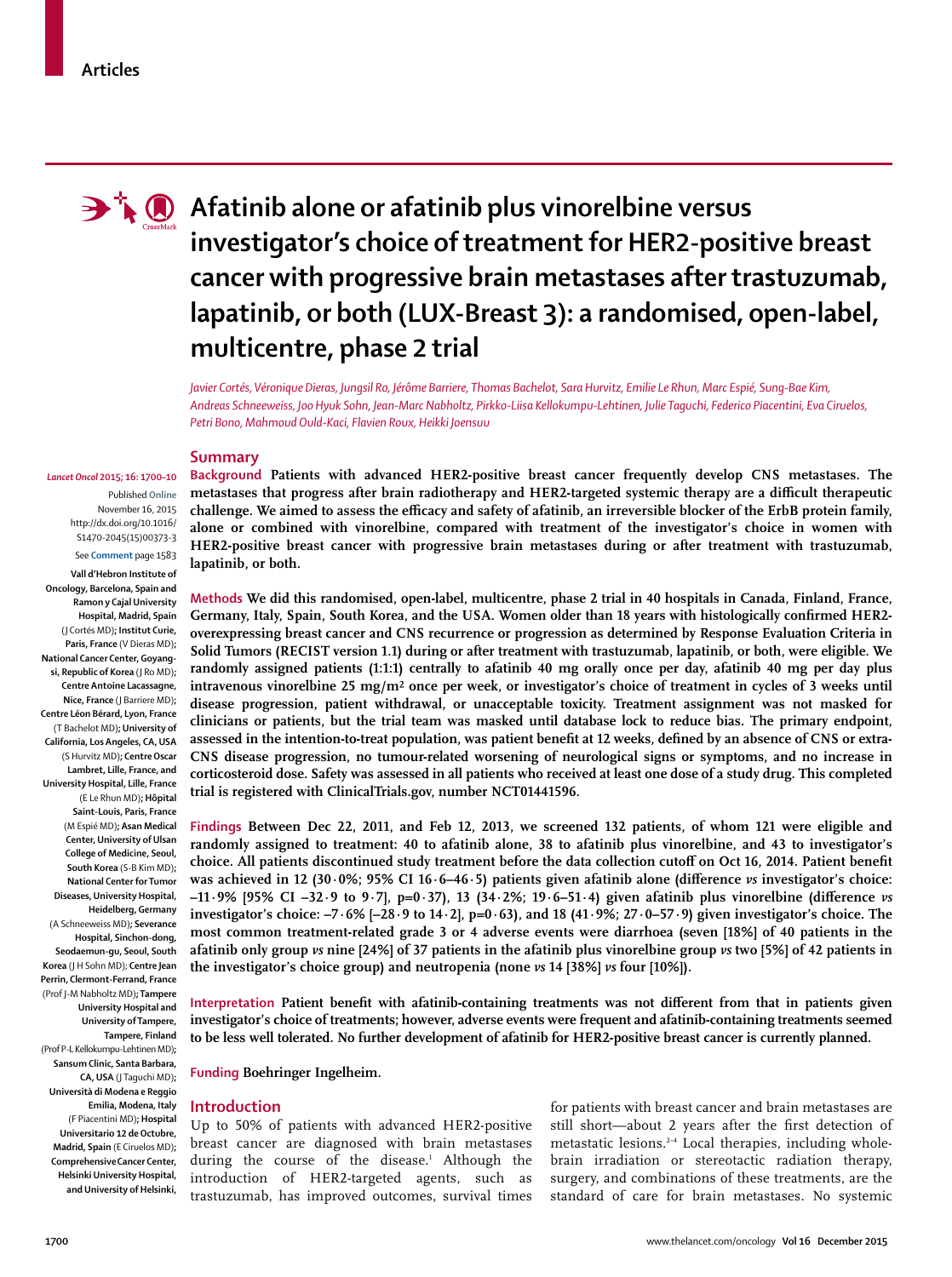#### **Research in context**

#### **Evidence before this study**

We did a systematic review of the scientific literature published up to March 31, 2015, using PubMed. Using the search terms "brain metastases", "HER2", and "breast cancer", we reviewed publications reporting phase 2 and 3 trials investigating systemic therapy for patients with brain metastases and HER2-positive breast cancer. We identified a high unmet need for effective treatment in patients with brain metastases previously given radiotherapy that had progressed during HER2-targeted treatment. No systemic therapies have been specifically approved for the treatment of breast cancer brain metastases.

#### **Added value of this study**

To our knowledge, this study is the first randomised trial to compare afatinib alone or afatinib plus vinorelbine with investigator's choice of treatment in patients with HER2-positive breast cancer with progressive brain metastases

therapies are specifically approved for the treatment of patients with breast cancer and brain metastases.<sup>1</sup> However, in a phase 2 trial<sup>5</sup> the HER2/EGFR tyrosine kinase inhibitor lapatinib, in combination with capecitabine, showed substantial activity in patients with HER2-positive breast cancer who had brain metastases but had not received whole-brain radiotherapy. An objective response was achieved in 29 (66%) of 44 patients; however, 22 (49%) of 45 treated patients had grade 3 or 4 treatment-related adverse events.

Patients whose brain metastases have progressed despite radiation therapy and a regimen that includes a HER2-targeted drug, such as trastuzumab or lapatinib, pose a difficult therapeutic challenge. Lapatinib monotherapy has shown slight activity in patients with progressive HER2-positive brain metastases after radiotherapy and trastuzumab;<sup>6,7</sup> however, no randomised phase 2 or 3 trials are available to guide the selection of systemic treatments in patients with breast cancer and progressive brain metastases after initial therapy, and whether such treatments affect survival is unknown.<sup>1</sup>

Afatinib is an oral, irreversible inhibitor of the ErbB family of proteins.<sup>8</sup> In a phase 2 trial,<sup>9</sup> afatinib showed activity in patients with metastatic HER2-positive breast cancer who were previously given trastuzumab and chemotherapy. In preclinical studies, $10$  the antitumour activity of afatinib was increased by adding vinorelbine. This combination also showed activity in phase 1 trials in patients with advanced solid tumours, $10,11$  and was thus taken forward for investigation in phase 3 trials. While in phase 3 development for breast cancer, $12$ afatinib also showed activity in patients with brain metastases and other tumour types.13 Although the ability of afatinib to cross the blood–brain barrier has

after previous treatment with trastuzumab, lapatinib, or both. We showed that about one-third of patients with HER2-positive metastatic breast cancer probably benefited from their assigned treatments, based on predefined criteria; however, the regimens containing afatinib did not have better activity than investigator-selected treatments, which usually consisted of trastuzumab or lapatinib combined with chemotherapy. Afatinib-containing regimens also seemed to be less well tolerated than the investigator's choice regimens.

# **Implications of all the available evidence**

Brain metastases from HER2-positive breast cancer that progress after radiation therapy and treatment with trastuzumab or lapatinib are difficult to treat. The data do not suggest that afatinib-containing treatments have better clinical activity than investigator's choice; however, this study does support the contention that some patients might benefit from the continuation of a HER2-targeted agent.

not been thoroughly investigated, these clinical data suggest that afatinib could traverse the blood–brain barrier sufficiently to elicit antitumour activity in patients with breast cancer brain metastases. Furthermore, because afatinib, unlike lapatinib and trastuzumab, is an irreversible inhibitor of HER2,<sup>14</sup> we postulated that afatinib might be effective in patients with brain metastases that had progressed during treatment with these drugs. In this hypothesisgenerating, randomised study, we treated women with HER2-positive breast cancer with brain metastases that progressed during or after treatment with trastuzumab, lapatinib, or both, with afatinib monotherapy, afatinib plus vinorelbine, or a treatment of investigator's choice.

## **Methods**

## **Study design and patients**

This randomised, open-label, multicentre, phase 2 trial was done at 40 centres (that were both cancer centres and hospitals) in Canada, Finland, France, Germany, Italy, Spain, South Korea, and the USA (appendix). The See **Online** for appendixprotocol was approved by local institutional review boards or ethics committees in each country that the study took place in, and the study was done in compliance with the International Conference on Harmonization Good Clinical Practice and the declaration of Helsinki.

Eligible patients were women aged 18 years or older with histologically confirmed HER2-overexpressing breast cancer as per local assessment, with CNS recurrence or progression as measured by Response Evaluation Criteria in Solid Tumors (RECIST) version 1.1 during or after treatment with trastuzumab, lapatinib, or both. Other inclusion criteria included the presence of at least one measurable and progressive lesion in the CNS (≥10 mm on T1-weighted, gadolinium-enhanced MRI) after previous systemic therapy, radiation therapy, or

**Helsinki, Finland** (P Bono MD, Prof H Joensuu MD)**;Boehringer Ingelheim, Paris, France**  (M Ould-Kaci MD)**; Boehringer Ingelheim, Reims, France**  (F Roux MSc)

Correspondence to: Dr Javier Cortés, Vall d'Hebron Institute of Oncology, Psg. Vall d'Hebron 119-129, 08035 Barcelona, Spain **jacortes@vhio.net**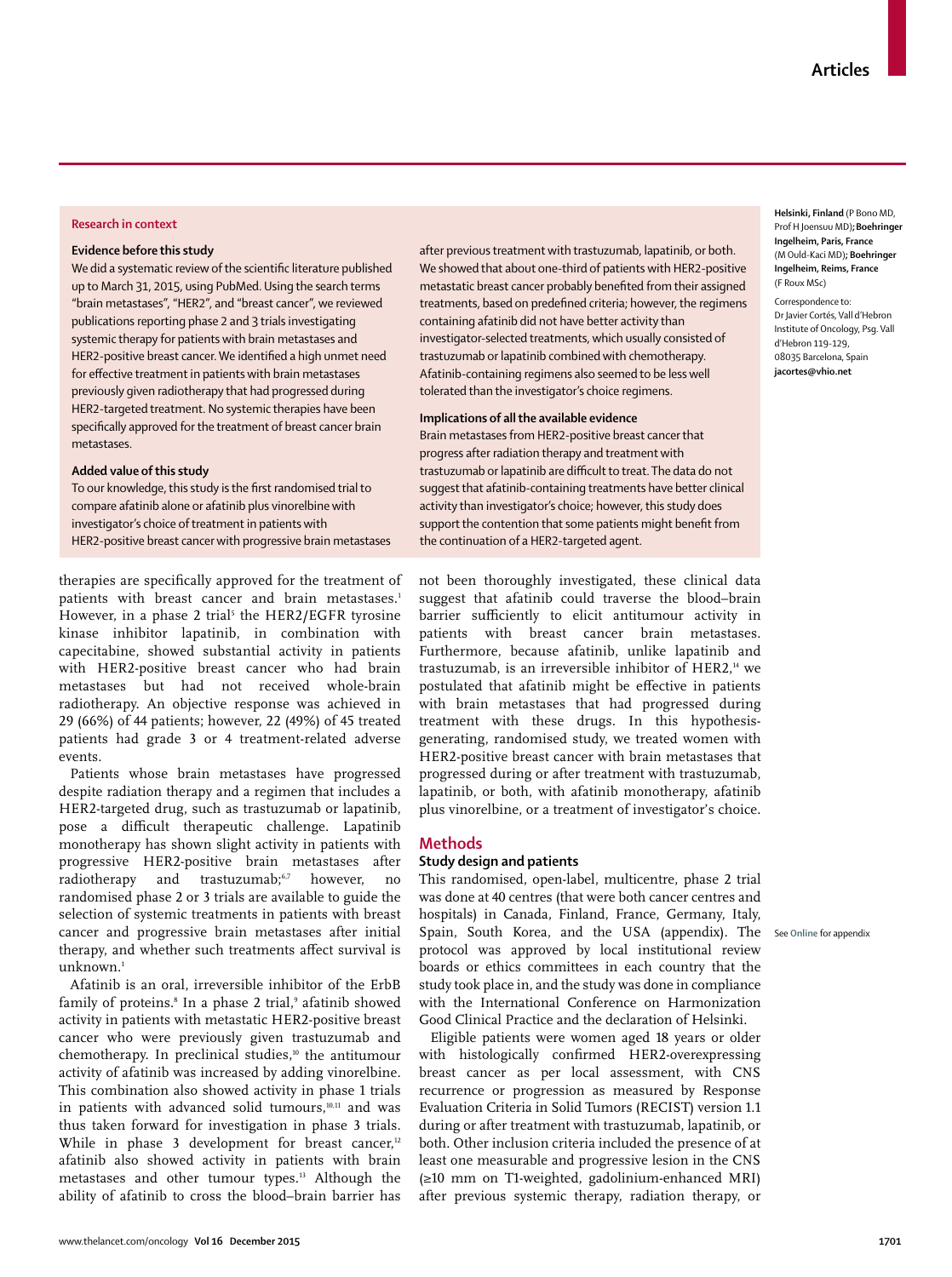

*Figure 1***: Trial profi le**

both; an Eastern Cooperative Oncology Group (ECOG) performance score of 0 to 2; and a life expectancy of at least 3 months. Key exclusion criteria were previous treatment with a HER2-tyrosine kinase inhibitor other than lapatinib; HER2-inhibitor treatment within 14 days (trastuzumab or other antibodies) or 7 days (lapatinib) of study start; having had surgery within 4 weeks, radiotherapy, stereotactic radiosurgery, chemotherapy, or investigational therapy within 14 days, or hormonal therapy within 7 days before study start; pre-existing interstitial lung disease, leptomeningeal carcinomatosis as the only site of CNS metastases, and having substantial gastrointestinal disorders with diarrhoea as a major symptom. Additionally, patients were excluded if they had an absolute blood neutrophil count of fewer than  $1.5 \times 10^9$  cells per L, a platelet count of fewer than  $100 \times 10^9$  cells per L, a calculated serum creatinine clearance less than 60 mL/min or a serum creatinine concentration greater than  $1.5 \times$  the upper limit of normal (ULN), a bilirubin concentration greater than  $1.5 \times ULN$ , or aspartate aminotransferase or alanine aminotransferase concentrations greater than  $3 \times ULN$ (or if related to liver metastases,  $>5 \times ULN$ ). Patients provided written informed consent.

#### **Randomisation and masking**

Patients were randomly assigned (1:1:1) at Perceptive Informatics (Nottingham, UK), a company outsourced by Boehringer Ingelheim, to afatinib, afatinib plus vinorelbine, or investigator's choice of treatment, which could include any chemotherapy or medical treatment approved for advanced or metastatic breast cancer. Randomisation was stratified according to the ECOG performance score (0–1 *vs* 2), the number of brain metastases at screening (≤three *vs* >three), and previous treatment with lapatinib (yes *vs* no). The randomisation used block sizes of six and the randomisation was done with a validated random number generator implemented with an interactive voice or web response system.

Treatment assignment was not masked for clinicians, or patients because of the different treatment schedules in each group. To reduce bias, the Boehringer Ingelheim trial team (MO-K and FR) was masked to treatment allocation and results until the first main analysis in March, 2014. After this time, the trial team was unmasked.

## **Procedures**

For patients receiving afatinib alone, the initial dose was 40 mg once per day (the standard dose for phase 3 trials), which could be increased to 50 mg per day from cycle 2 if the patient did not have diarrhoea, skin-related adverse events, mucositis, or any drug-related adverse event that was grade 2 or worse. If patients had any drug-related adverse events of grade 3 or worse, grade 2 diarrhoea lasting 2 or more days, nausea or vomiting for 7 or more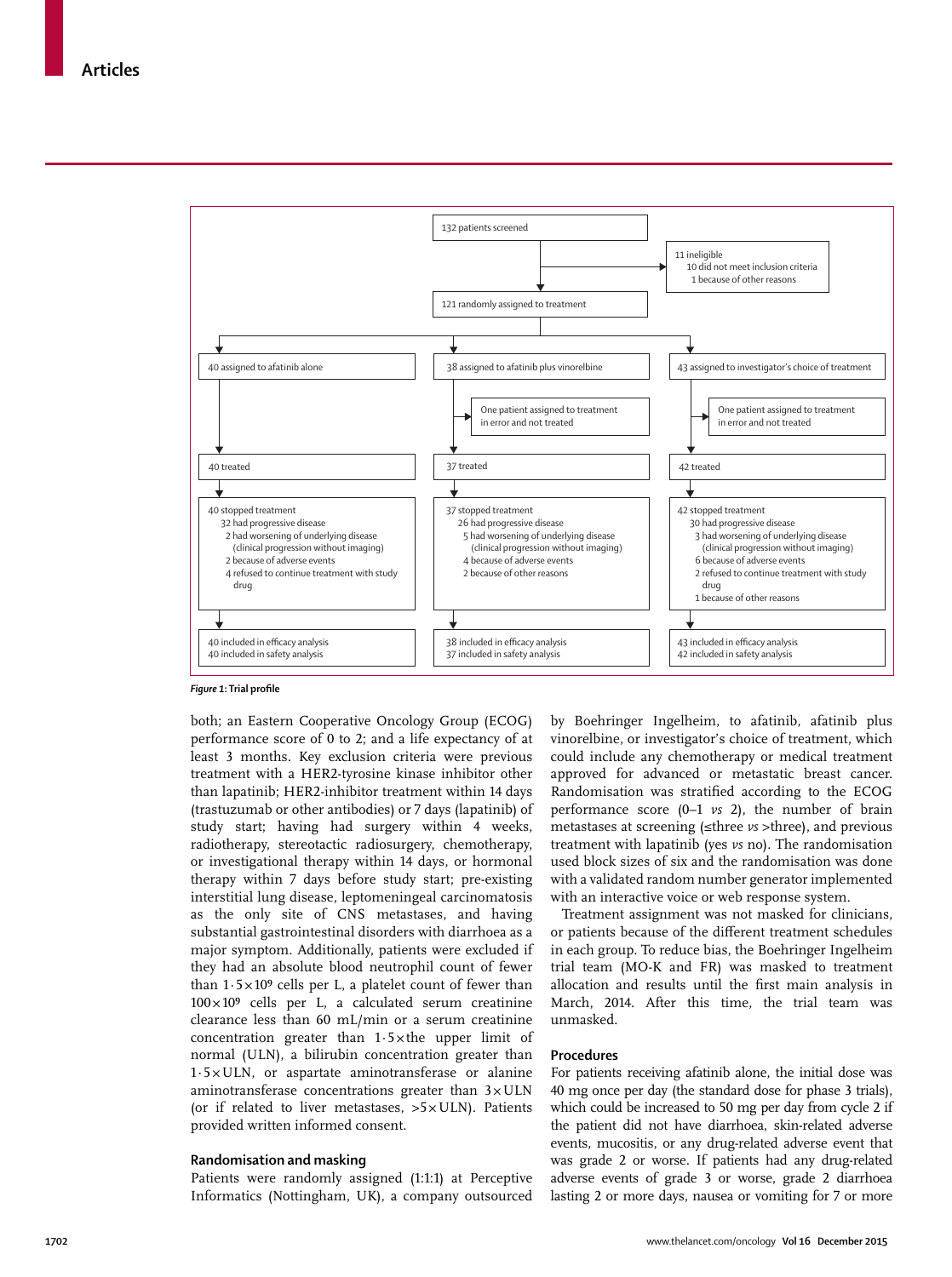consecutive days despite best supportive care, or decreased renal function of grade 2 or worse, then afatinib was paused for up to 14 days until recovery to grade 1 or 0 or to baseline values. Afatinib was then resumed at a lower dose (10 mg decrements to a minimum dose of 20 mg per day). If the patient did not recover to baseline or grade 1 or less of Common Terminology Criteria for Adverse Events within 14 days, afatinib was permanently discontinued. Additional criteria for removal of individual patients included patient withdrawal of consent, documented progressive disease, or that the patient was no longer able to receive any of the study treatments because of pregnancy, concomitant diagnoses, etc. Patients in the afatinib plus vinorelbine group received afatinib 40 mg once per day plus vinorelbine 25 mg/m² given as one intravenous infusion per week (no patients in this group were allowed to be given 50 mg afatinib, according to the trial protocol). Afatinib dose reductions were done if adverse events occurred (as detailed for the afatinib alone group) and vinorelbine doses could be skipped in case of tolerability issues in accordance with the product information (vinorelbine dose reductions to 20 mg/m² each week were allowed if deemed necessary by the investigator and the patient was deriving clinical benefit). Patients could discontinue vinorelbine under the same circumstances as for afatinib.

For the investigator's choice group, treatment comprised any chemotherapy or medical treatment approved for advanced or metastatic breast cancer (however, best supportive care alone was not allowed). Treatments were given in accordance with product information or local treatment guidelines, thus dose reductions were not expected for these drugs. For all three study groups, concomitant drugs could be given as clinically needed (eg, corticosteroids, bisphosphonates, anticonvulsants, and growth factor support), and palliative radiotherapy for non-target lesions was allowed because of the late-stage setting of this trial.

We gave all assigned study treatments in 3-week cycles until disease progression (CNS or extra-CNS lesions), occurrence of unacceptable adverse events, or withdrawal of consent; for reasons of practicality, study treatment was divided into courses of 3 weeks (21 days) duration. We assessed tumours with gadoliniumenhanced MRI of the brain and CT of the chest and abdomen at screening, every 6 weeks for the first 12 weeks, then every 9 weeks until disease progression, death, or last follow-up. Neurological symptoms were assessed by the investigator using the Neurological Examination Worksheet at screening and at each tumour assessment. We deemed a decline of two or more Common Terminology Criteria for Adverse Events (CTCAE) version 3.0 levels for at least 7 days for a neurological sign or symptom as neurological deterioration, unless it was attributable to comorbid events or changes in corticosteroid dose. We graded adverse events according to CTCAE version 3.0. We followed patients for safety 28 days after discontinuing

|                                    | Afatinib alone<br>$n=40$ | Afatinib plus<br>vinorelbine n=38 | Investigator's<br>choice n=43 |
|------------------------------------|--------------------------|-----------------------------------|-------------------------------|
| Age (years)                        | 53 (43–58)               | 53 (44 - 57)                      | 51 (44–63)                    |
| Post-menopausal                    | 28 (70%)                 | 29 (76%)                          | 31 (72%)                      |
| Ethnic origin                      |                          |                                   |                               |
| White                              | 21 (53%)                 | 19 (50%)                          | 20 (47%)                      |
| Asian                              | 6(15%)                   | 6(16%)                            | 6(14%)                        |
| <b>Black or African-American</b>   | 1(3%)                    | $\overline{0}$                    | $\overline{0}$                |
| Not recorded*                      | 12 (30%)                 | 13 (34%)                          | 17 (40%)                      |
| ECOG performance score             |                          |                                   |                               |
| 0                                  | 7(18%)                   | 9(24%)                            | 8 (19%)                       |
| 1                                  | 27 (68%)                 | 23 (61%)                          | 27 (63%)                      |
| $\overline{\phantom{a}}$           | 6(15%)                   | 6(16%)                            | 8 (19%)                       |
| Number of brain metastases         |                          |                                   |                               |
| $\leq$ 3                           | 17 (43%)                 | 15 (39%)                          | 18 (42%)                      |
| >3                                 | 23 (58%)                 | 23 (61%)                          | 25 (58%)                      |
| Hormone receptor positive          | 25 (63%)                 | 16 (42%)                          | 18 (42%)                      |
| Number of metastatic sites         |                          |                                   |                               |
| $\leq$ 3                           | 32 (80%)                 | 31 (82%)                          | 31 (72%)                      |
| >3                                 | 8(20%)                   | 7(18%)                            | 11 (26%)                      |
| Information not available          | $\overline{0}$           | $\overline{0}$                    | 1(2%)                         |
| Liver metastases                   | 14 (35%)                 | 10 (26%)                          | 19 (44%)                      |
| Previous chemotherapy              |                          |                                   |                               |
| None                               | $\mathbf 0$              | $\mathbf 0$                       | 1(2%)                         |
| 1-2 regimens                       | 10 (25%)                 | 12 (32%)                          | 15 (35%)                      |
| >2 regimens                        | 30 (75%)                 | 26 (68%)                          | 26 (60%)                      |
| Information not available          | $\mathbf 0$              | $\mathbf 0$                       | 1(2%)                         |
| Previous brain radiotherapy        | 34 (85%)                 | 30 (79%)                          | 37 (86%)                      |
| No WBRT and no SRT                 | 7(18%)                   | 2(5%)                             | 8 (19%)                       |
| SRT but no WBRT                    | 1(3%)                    | $0(0\%)$                          | 3(7%)                         |
| WBRT but no SRT                    | 24 (60%)                 | 25 (66%)                          | 25 (58%)                      |
| Both WBRT and SRT                  | 2(5%)                    | 3(8%)                             | 1(2%)                         |
| Previous trastuzumab               | 40 (100%)                | 38 (100%)                         | 43 (100%)                     |
| As neoadjuvant therapy             | 8(20%)                   | 6(16%)                            | 8 (19%)                       |
| As adjuvant therapyt               | 12 (30%)                 | 15 (39%)                          | 20 (47%)                      |
| In advanced or palliative settings | 30 (75%)                 | 30 (79%)                          | 36 (84%)                      |
| Previous lapatinib‡                | 32 (80%)                 | 30 (79%)                          | 33 (77%)                      |
| As adjuvant therapy                | 1(3%)                    | 2(5%)                             | 4 (9%)                        |
| In advanced or palliative settings | 30 (75%)                 | 28 (74%)                          | 28 (65%)                      |

Data are median (IQR) or n (%). ECOG=Eastern Cooperative Oncology Group. SRT=stereotactic radiation therapy. WBRT=whole brain radiotherapy. \*Obtaining data about race is not routinely allowed in France. Because no justification could be provided, data about race were not obtained for this trial. †Neoadjuvant treatment with trastuzumab or lapatinib, with continuation in the adjuvant setting for a total of no more than 1 year, was deemed adjuvant. ‡Previous lapatinib was a stratification factor and included adjuvant or metastatic treatment; details about the method of lapatinib therapy were missing for four patients, and some patients received lapatinib in both the adjuvant and advanced or palliative settings.

*Table 1***: Patient characteristics at baseline**

study therapy and every 6 to 9 weeks thereafter until disease progression or start of further treatment. We then followed patients every 60 days, by patient records, telephone, or visits, until death or end of trial.

#### **Outcomes**

The primary endpoint, assessed by the investigator, was patient benefit at 12 weeks after the date of randomisation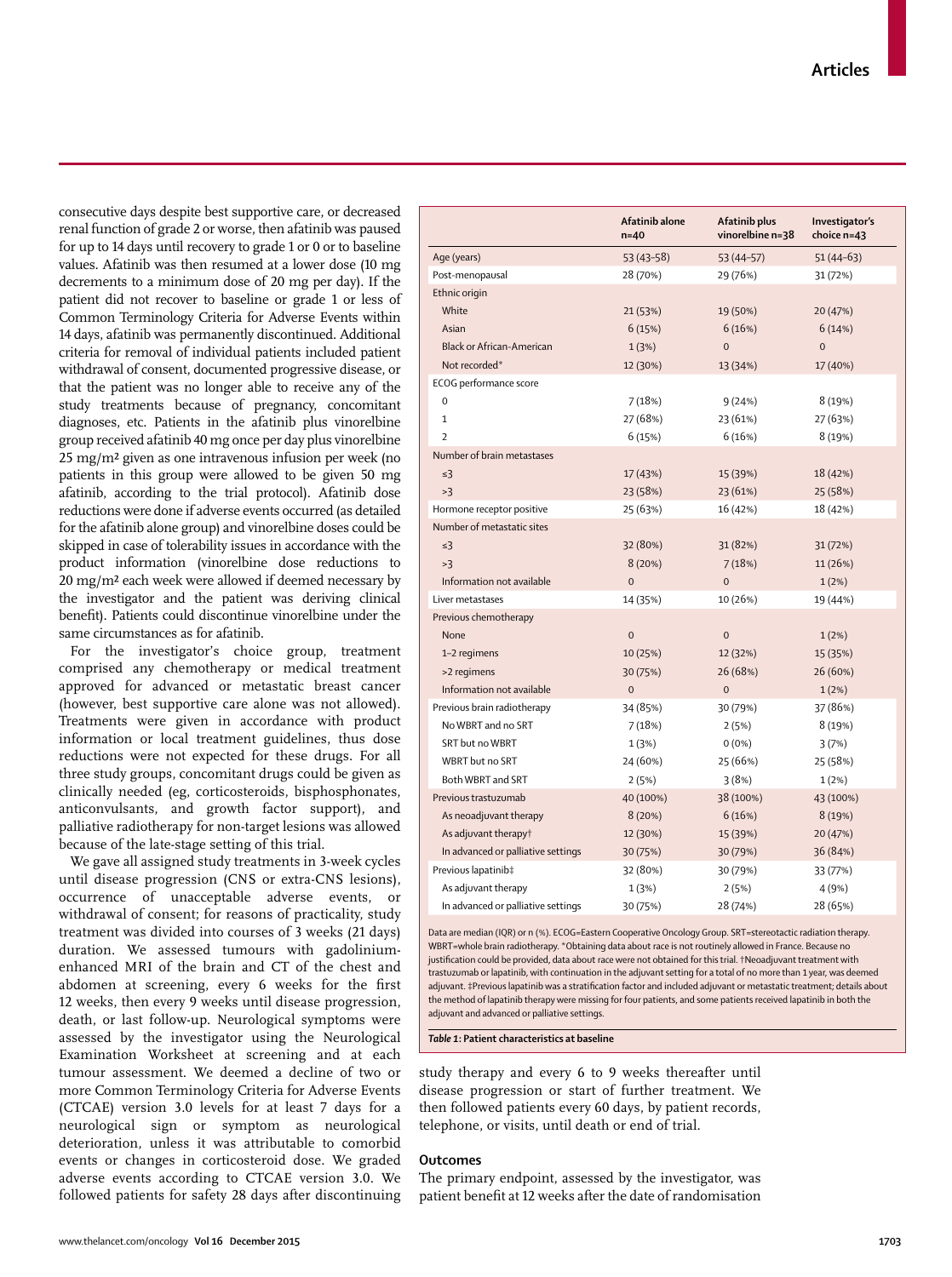|                                                                                                                                                                        | Afatinib alone n=40                | Afatinib plus vinorelbine<br>$n = 38$ | Investigator's choice<br>$n=43$ |
|------------------------------------------------------------------------------------------------------------------------------------------------------------------------|------------------------------------|---------------------------------------|---------------------------------|
| Patient benefit at 12 weeks (primary outcome)                                                                                                                          |                                    |                                       |                                 |
| Number of patients                                                                                                                                                     | 12 (30.0%; 16.6-46.5)              | 13 (34.2%; 19.6-51.4)                 | 18 (41.9%; 27.0-57.9)           |
| Difference (95% CI) versus investigator's choice group, p value                                                                                                        | $-11.9$ ( $-32.9$ to $9.7$ ), 0.37 | $-7.6$ ( $-28.9$ to $14.2$ ), 0.63    | $\ddot{\phantom{a}}$            |
| Progression-free survival                                                                                                                                              |                                    |                                       |                                 |
| Duration (weeks)                                                                                                                                                       | $11.9(6.3-18.7)$                   | $12.3(7.4-17.3)$                      | $18.4(11.1 - 21.1)$             |
| HR (95% CI)* versus investigator's choice group, p value                                                                                                               | 1.18 (0.72-1.93), 0.51             | $0.94(0.57 - 1.54)$ , 0.78            | $\ddotsc$                       |
| Overall survival                                                                                                                                                       |                                    |                                       |                                 |
| Duration (weeks)                                                                                                                                                       | $57.7(39.3-68.1)$                  | $37.3(25.3 - 57.3)$                   | $52.1(39.3 - 80.4)$             |
| HR (95% CI)* versus investigator's choice group, p value                                                                                                               | 1.27 (0.72-2.21), 0.41             | $1.60(0.93 - 2.76)$ , 0.09            | $\ldots$                        |
| Proportion of patients with an objective response†                                                                                                                     |                                    |                                       |                                 |
| CNS lesions‡                                                                                                                                                           | $\Omega$                           | 3(8%)                                 | 6(14%)                          |
| Median (IQR) duration of response (days)                                                                                                                               | $\ldots$                           | 46 (13-70)                            | 192 (135-247)                   |
| Extra-CNS lesions                                                                                                                                                      | $\Omega$                           | 3(8%)                                 | 2(5%)                           |
| Median (IQR) duration of response (days)                                                                                                                               | $\ddotsc$                          | 192 (108-235)                         | 170 (108-232)                   |
| Disease control¶                                                                                                                                                       |                                    |                                       |                                 |
| CNS lesions‡                                                                                                                                                           | 27 (68%)                           | 27 (71%)                              | 31 (72%)                        |
| Extra-CNS lesions§                                                                                                                                                     | 17 (43%)                           | 19 (50%)                              | 26 (61%)                        |
| Data are n (%; Q5% CI) n (%) or median (Q5% CI) unless otherwise stated = not applicable HR=bazard ratio *From Cox proportional bazards regression model stratified by |                                    |                                       |                                 |

Data are n (%; 95% CI), n (%), or median (95% CI) unless otherwise stated. ··=not applicable. HR=hazard ratio. \*From Cox proportional hazards regression model, stratified by Eastern Cooperative Oncology Group performance score at baseline, number of brain metastases at screening, and previous treatment with lapatinib. †Complete or partial response. ‡Tumour response was not assessed in four patients in the afatinib alone group, four patients in the afatinib plus vinorelbine group, and five patients in the investigator's choice group. ¶Complete response, partial response, or stable disease for at least 6 weeks. §Tumour response was not assessed in 13 patients in the afatinib group, 16 patients in the afatinib plus vinorelbine group, and 13 patients in the investigator's choice group.

**Table 2**: Patient benefit, survival outcomes, and tumour response

on the basis of the following criteria, each of which had to be met: absence of CNS disease progression according to RECIST version 1.1, no tumour-related worsening of neurological signs or symptoms, no increase in corticosteroid dose, and no progression of extra-CNS disease.

Secondary endpoints were progression-free survival (the time from randomisation to disease progression in either CNS or extra-CNS lesions, or death, whichever happened first), and overall survival (the time from randomisation to death from any cause). Other endpoints included the proportion of patients who achieved an objective response with CNS and extra-CNS lesions (the best overall response assessed by investigators according to RECIST version 1.1), disease control (complete response, partial response, or stable disease for ≥6 weeks), and safety. We calculated the duration of response from the date of the first documented complete response or partial response to the date of progression or death, whichever happened first.

## **Statistical analysis**

This was an exploratory trial and, as such, we did not do a formal sample size calculation. However, we assumed that the proportion of patients having a clinical benefit would be 35% for patients given afatinib alone, 40% for afatinib plus vinorelbine, and 25% for investigator's choice, and calculated that a sample size of 40 patients per group would be needed for an 80% probability of correctly preferring afatinib alone versus investigator's choice, and a 90% probability of correctly preferring afatinib plus vinorelbine versus investigator's choice, using Simon's selection criteria.<sup>15</sup>

We did the efficacy analyses in the intention-to-treat (ITT) population including all randomly assigned patients. For the analysis of patient benefit, we calculated Clopper-Pearson 95% CIs for the proportion of patients with clinical benefit in each study group, and for between-group differences (afatinib alone or afatinib plus vinorelbine *vs* investigator's choice). We compared differences between groups using the Wald asymptotic test with a continuity correction. We analysed survival with the Kaplan-Meier life-table method. We compared survival between groups with the likelihood score test and calculated hazard ratios (HRs) using a univariate Cox model, and Greenwood's variance estimate used to establish CIs. We used the Wald test to verify that the proportionality assumption was valid. In view of the exploratory nature of these analyses, all reported CIs and p values should be regarded with caution. The safety population comprised all patients receiving one or more doses of study drug.

We did the statistical analyses with SAS (version 9.2). A benefit-risk analysis was done by the independent data monitoring committee team when 20 patients had been treated in each treatment group to identify whether to proceed with the trial or stop one of the treatment groups for futility (appendix). The study is registered with ClinicalTrials.gov, number NCT01441596.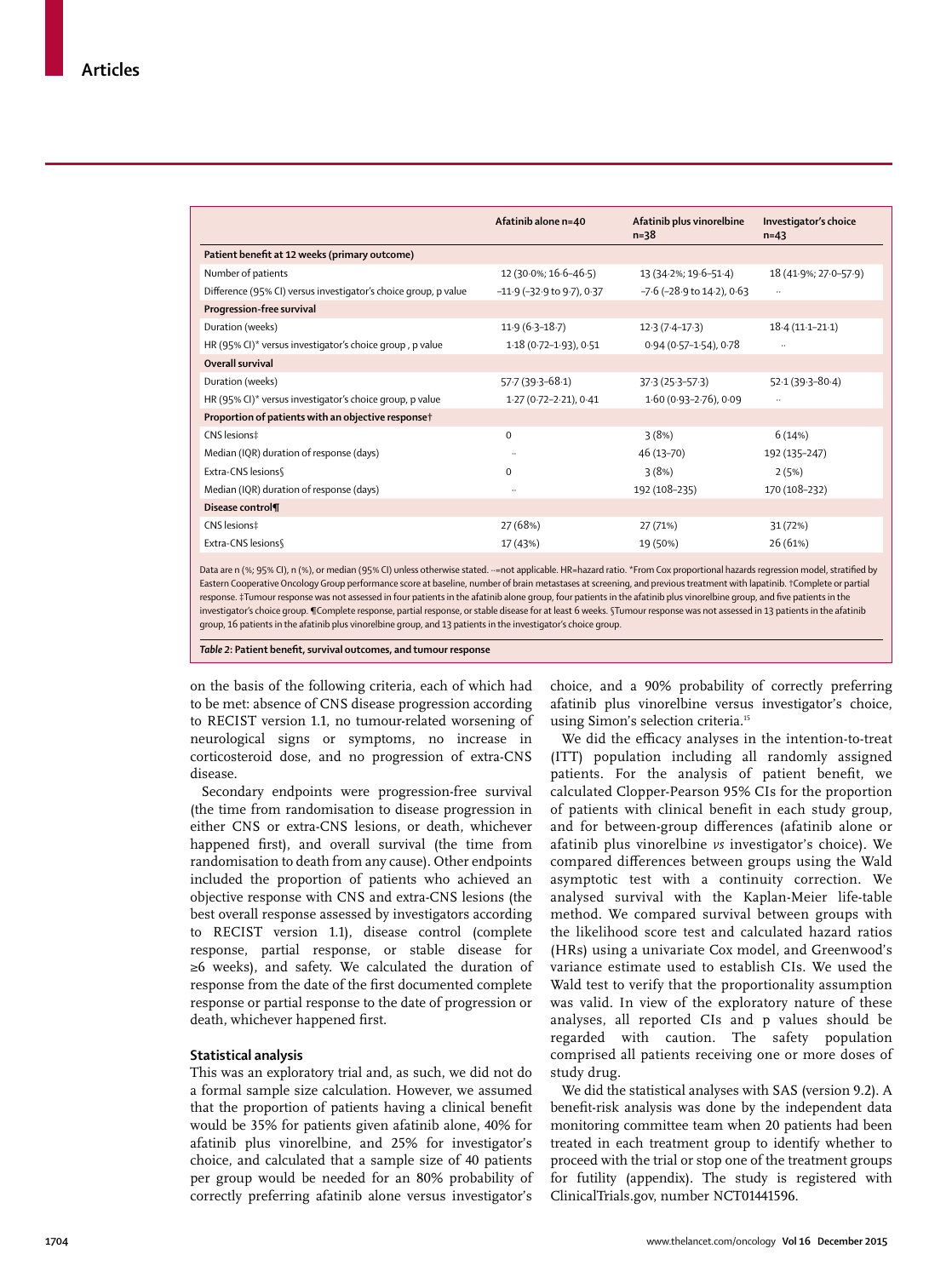## **Role of the funding source**

The funder of the study provided most of the study drugs (for investigator's choice of treatment, drugs were provided by the funder in some countries, and in some other countries commercial drugs were used), and had a role in study design in collaboration with HJ, data collection through management of the clinical trial database, and data analysis, and financially supported medical writers who assisted with writing the report. HJ had full access to the study data. All authors, in collaboration with the funder, interpreted the data and were involved in manuscript development. All authors approved the final version of the manuscript and made the final decision to submit the report for publication.

#### **Results**

Between Dec 22, 2011, and Feb 12, 2013, we screened 132 patients and randomly assigned 121 to treatment; 119 received the study drug (figure 1). Demographics and baseline characteristics were generally well balanced across the groups (table 1). All patients discontinued study treatment before data collection cutoff on Oct 16, 2014 (figure 1). No patients had palliative radiotherapy before disease progression during the trial.

Median duration of treatment was 10·2 weeks (IQR  $6.0-17.3$ ) for afatinib alone,  $11.4$  weeks  $(6.1-21.0)$ for afatinib plus vinorelbine, and  $12.6$  weeks  $(5.1-21.9)$ for investigator's choice; the median number of treatment courses completed were 3·5 (IQR 2·0–6·0), 4.0  $(2.0-6.0)$ , and  $4.0$   $(2.0-7.0)$ , respectively. In all three groups, disease progression, which was confirmed by CT scan, MRI, or both, was the most common reason for stopping treatment (figure 1), except in 10 cases (detected clinically without imaging). Treatments given in the investigator's choice group were trastuzumab plus chemotherapy (22 [52%] of 42 patients, of whom 11 [50%] received trastuzumab plus vinorelbine); trastuzumab plus lapatinib plus chemotherapy (three patients [7%]); lapatinib plus chemotherapy (10 patients [24%]); lapatinib alone (one patient [2%]), or chemotherapy alone (six patients [14%]; appendix). Median times from the first drug intake to the last were  $71.5$  (IQR  $42.0-121.0$ ) for afatinib alone,  $80.0$  (43.0-147.0) for afatinib plus vinorelbine, 88.0 (36.0-153.0) for investigator's choice, and  $80.0$  (42 $\cdot$ 0-147 $\cdot$ 0) for all groups combined.

Patient benefit at 12 weeks was achieved in 12 (30 $\cdot$ 0%; 95% CI 16 $\cdot$ 6-46 $\cdot$ 5) of 40 patients given afatinib alone, 13 (34·2%; 19·6–51·4) of 38 patients given afatinib plus vinorelbine, and 18  $(41.9\%; 27.0-57.9)$  of 43 patients given investigator's choice (table 2).

Data for neurological signs and symptoms (as assessed by the Neurological Examination worksheet) and changes in patients' corticosteroid doses are in the appendix. There was no difference in median progression-free survival or in median overall survival between the



*Figure 2***: Kaplan-Meier plot for progression-free survival (A) and overall survival (B)**

|                                                                                                                                                               | Afatinib alone<br>$N=40$ | Afatinib plus<br>vinorelbine n=38 | Investigator's<br>choice $n=43$ |
|---------------------------------------------------------------------------------------------------------------------------------------------------------------|--------------------------|-----------------------------------|---------------------------------|
| Progression during the trial*                                                                                                                                 | 31 (78%)                 | 24(63%)                           | 30 (70%)                        |
| Progression in CNS and extra-CNS lesions                                                                                                                      | 5(13%)                   | 4(11%)                            | 5(12%)                          |
| Progression in CNS lesions only                                                                                                                               | 19 (48%)                 | 16(42%)                           | 19 (44%)                        |
| Patients with extra-CNS lesions                                                                                                                               | 12 (30%)                 | 8(21%)                            | 14 (33%)                        |
| Patients without extra-CNS lesions                                                                                                                            | 7(18%)                   | 8(21%)                            | 5(12%)                          |
| Progression in extra-CNS lesions only                                                                                                                         | 7(18%)                   | 4(11%)                            | 6(14%)                          |
| No progression during the trial*                                                                                                                              | 9(23%)                   | 14 (37%)                          | 13 (30%)                        |
| Patients with extra-CNS lesions                                                                                                                               | 7(18%)                   | 10 (26%)                          | 8(19%)                          |
| Patients without extra-CNS lesions                                                                                                                            | 2(5%)                    | 4(11%)                            | 5(12%)                          |
| Data are n (%). *Progression assessed according to Response Evaluation Criteria in Solid Tumours (RECIST) version 1.1.<br>Table 3. Progression by tumour site |                          |                                   |                                 |

treatment groups (table 2; figure 2). The proportionality assumptions of the Cox models used to calculate the HRs were valid (for progression-free survival  $p=0.70$ ; for overall survival  $p=0.22$ ). Disease progression by tumour site is shown in table 3.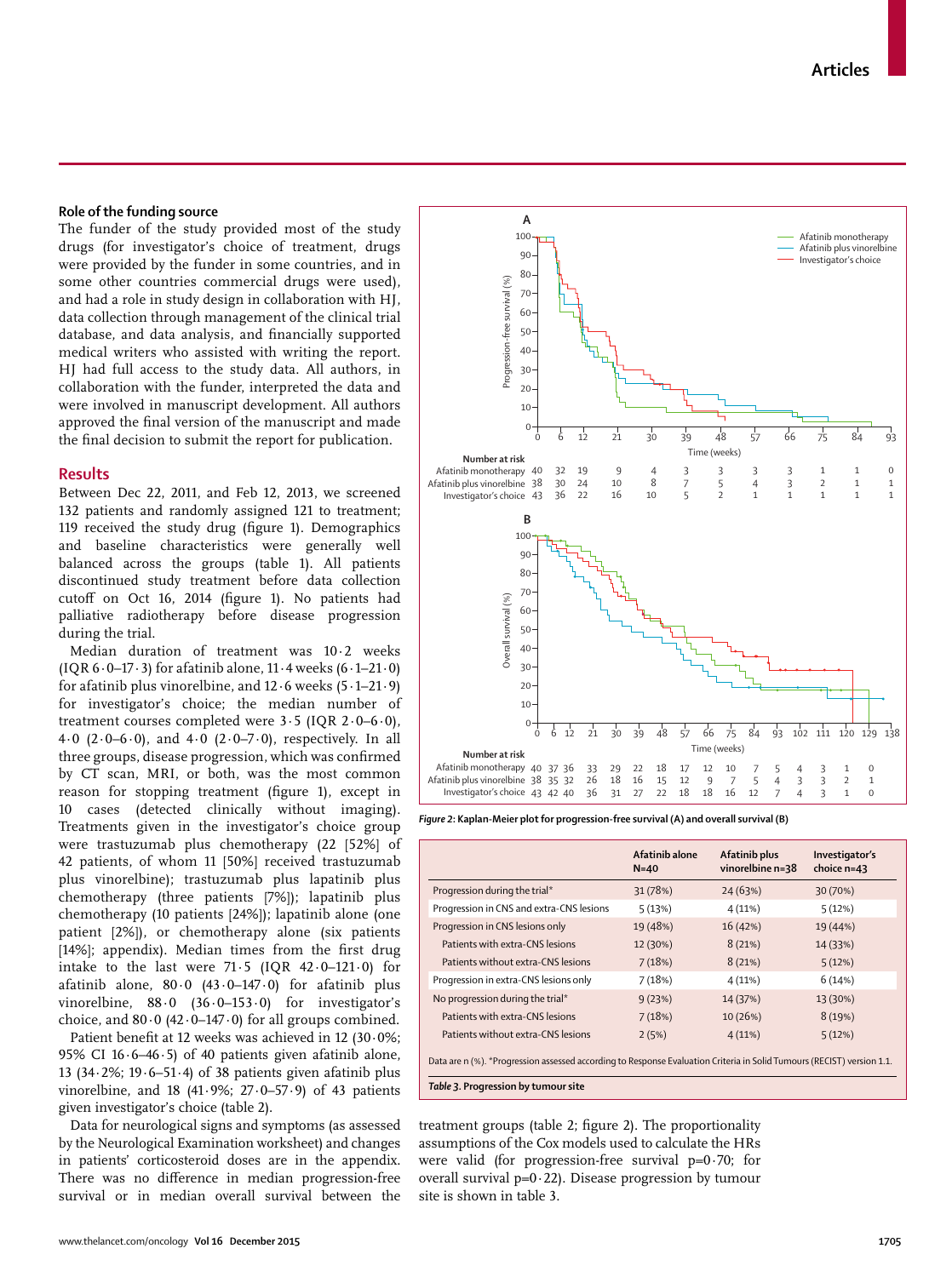

*Figure 3***: Change from baseline in size of CNS lesions**

Plots show the maximum change from baseline in the sum of the longest diameters of CNS target lesions with

Figure 3 shows the maximum change from baseline in the sum of the longest diameters of CNS target lesions in each treatment group. 35 patients were assessed in the afatinib alone group, 34 in the afatinib plus vinorelbine group, and 38 in the investigator's choice group. The proportion of patients who achieved an objective response in any lesion was less than 10% in each treatment group, except for patients with CNS lesions in the investigator's choice group (six [14%] of 43 patients; table 2). Of these six patients, we noted CNS responses in two (33%) patients receiving trastuzumab plus chemotherapy and four (67%) receiving lapatinib plus chemotherapy. Of patients in the investigator's choice group, extra-CNS responses were noted in two (5%) patients receiving lapatinib plus capecitabine (table 2). Disease control was similar for CNS lesions in all groups; for extra-CNS lesions, disease control ranged from 43% with afatinib alone to 61% with investigator's choice (table 2).

Treatment-related adverse events are shown in table 4. The most common grade 3 or 4 adverse events were diarrhoea (seven [18%] of 40 patients in the afatinib only group, nine [24%] of 37 patients in the afatinib plus vinorelbine group and two [5%] of 42 patients in the investigator's choice group) and neutropenia (none *vs* 14 [38%] *vs* four [10%]).

Treatment-related serious adverse events were reported in five (13%) of 40 patients given afatinib alone (decreased appetite, diarrhoea, vomiting, stomatitis, nausea, acute renal failure, and general physical health deterioration [n=1 for each except diarrhoea [n=3] and vomiting [n=2]); 11 (30%) of 37 patients given afatinib plus vinorelbine (lung infection, urosepsis, febrile neutropenia, anaemia, partial seizures, diarrhoea, vomiting, dysphagia, enteritis, stomatitis, rash, asthenia, mucosal inflammation, and pyrexia [n=1 for each except lung infection, febrile neutropenia, and asthenia [n=2], and diarrhoea [n=4]), and two (5%) of 42 patients given investigator's choice (one each of febrile neutropenia and diarrhoea). No treatment-related deaths occurred; however, three (8%) patients in the afatinib alone group, seven (19%) in the afatinib plus vinorelbine group, and five (12%) in the investigator's choice group had a non-treatment-related adverse event leading to death, mainly because of disease progression. The causes of these deaths were: deterioration of general physical health (n=5; one in the afatinib alone group, three in afatinib plus vinorelbine, and one in investigator's choice); malignant neoplasm progression (n=2; one in afatinib alone and one in investigator's choice); lung infection (one in afatinib alone); neurological symptoms (one in afatinib plus vinorelbine); metastatic neoplasm and neoplasm progression (one in afatinib plus vinorelbine); concomitant disease progression (n=2; one in afatinib plus vinorelbine and one in investigator's choice); and brain herniation (one in afatinib plus vinorelbine). Two deaths in the investigator's choice group occurred naturally (not as a result from an adverse event).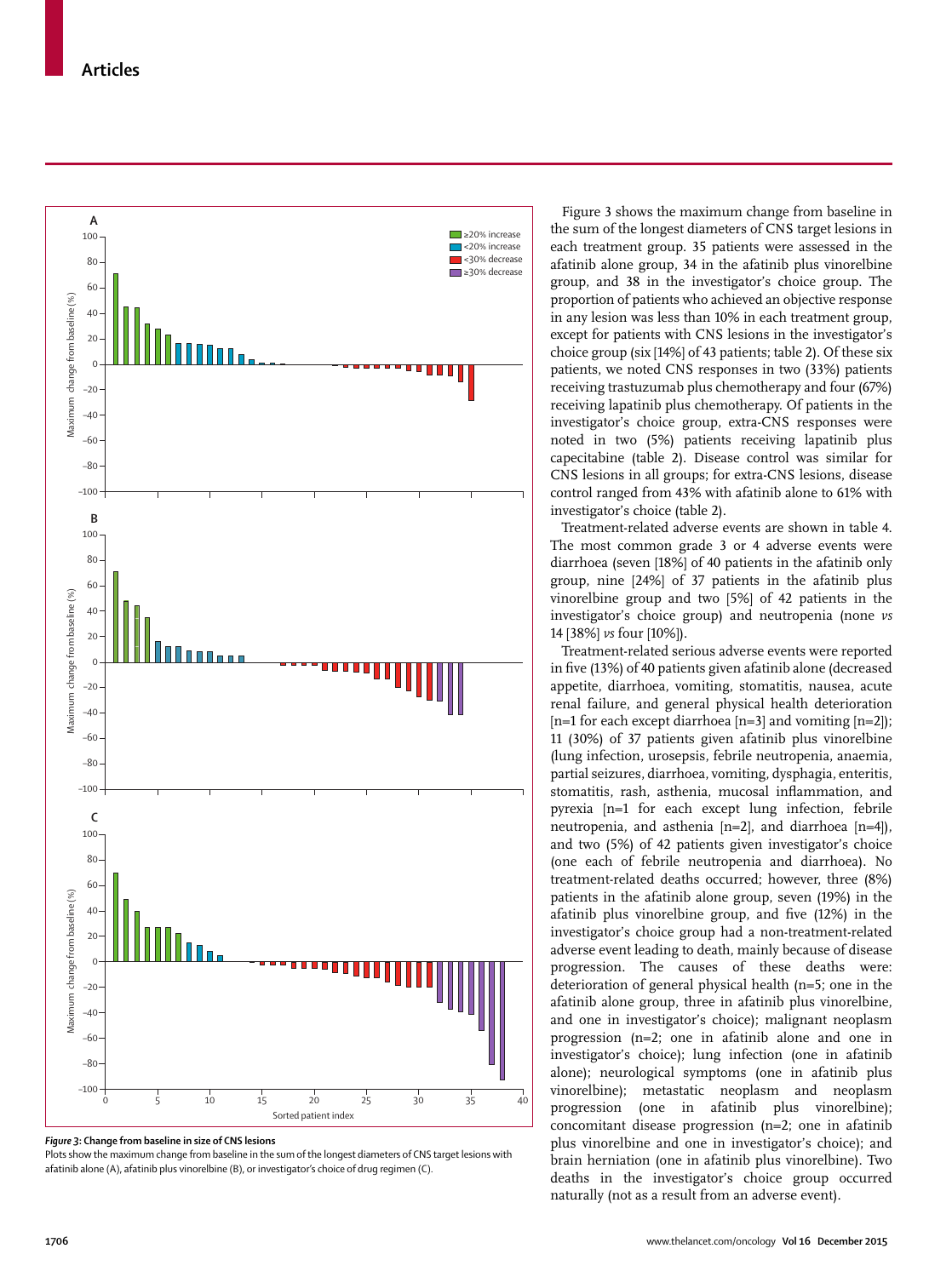|                                                | Afatinib alone n=40 |              | Afatinib plus vinorelbine n=37 |              | Investigator's choice n=42 |              |             |              |              |
|------------------------------------------------|---------------------|--------------|--------------------------------|--------------|----------------------------|--------------|-------------|--------------|--------------|
|                                                | Grade 1-2           | Grade 3      | Grade 4                        | Grade 1-2    | Grade 3                    | Grade 4      | Grade 1-2   | Grade 3      | Grade 4      |
| Any drug-related adverse event                 | 18 (45%)            | 20 (50%)     | 1(3%)                          | 5(14%)       | 21(57%)                    | 9(24%)       | 18 (43%)    | 6(14%)       | 3(7%)        |
| Neutropenia                                    | $\mathbf 0$         | $\mathbf 0$  | $\mathbf 0$                    | 5(14%)       | 10 (27%)                   | 4(11%)       | 5(12%)      | 2(5%)        | 2(5%)        |
| Diarrhoea                                      | 29 (73%)            | 7(18%)       | $\mathbf{0}$                   | 22 (59%)     | 9(24%)                     | $\mathbf{0}$ | 12 (29%)    | 2(5%)        | $\mathbf{0}$ |
| Mucosal inflammation                           | 6(15%)              | 1(3%)        | 1(3%)                          | 9(24%)       | 3(8%)                      | 0            | 6(14%)      | $\mathbf 0$  | $\mathbf 0$  |
| Stomatitis                                     | 3(8%)               | 3(8%)        | $\mathbf{0}$                   | 8(22%)       | 3(8%)                      | $\mathbf 0$  | 4(10%)      | $\mathbf{0}$ | $\mathbf{0}$ |
| Asthenia                                       | 6(15%)              | 4(10)        | $\mathbf 0$                    | 6(16%)       | 3(8%)                      | 0            | 7(17%)      | 2(5%)        | 0            |
| Rash                                           | 14 (35%)            | $\mathbf 0$  | 1(3%)                          | 18 (49%)     | 2(5%)                      | $\mathbf 0$  | 3(7%)       | $\mathbf 0$  | $\mathbf 0$  |
| Anaemia                                        | $\mathbf 0$         | $\mathbf 0$  | $\mathbf 0$                    | 7(19%)       | 2(5%)                      | 0            | 2(5%)       | $\mathbf 0$  | $\mathbf 0$  |
| Vomiting                                       | $4(10\%)$           | 1(3%)        | $\mathbf 0$                    | 6(16%)       | 1(3%)                      | $\mathbf 0$  | 5(12%)      | $\mathbf 0$  | $\mathbf 0$  |
| Fatique                                        | 2(5%)               | 0            | $\mathbf 0$                    | 4(11%)       | 1(3%)                      | 0            | 2(5%)       | 0            | $\mathbf 0$  |
| Leucopenia                                     | $\mathbf 0$         | $\mathbf 0$  | $\mathbf 0$                    | 1(3%)        | 1(3%)                      | 1(3%)        | 2(5%)       | 2(5%)        | $\mathbf{0}$ |
| Febrile neutropenia                            | $\mathsf{O}\xspace$ | $\mathbf 0$  | $\mathbf 0$                    | $\mathbf 0$  | 1(3%)                      | 1(3%)        | $\mathbf 0$ | 0            | 1(2%)        |
| Nausea                                         | 8(20%)              | $\mathbf 0$  | $\mathbf{O}$                   | 11 (30%)     | $\mathbf{0}$               | $\mathbf 0$  | 7(17%)      | $\mathbf{0}$ | $\mathbf{0}$ |
| Paronychia                                     | 3(8%)               | 2(5%)        | $\mathbf 0$                    | 6(16%)       | $\mathbf 0$                | $\mathbf 0$  | 1(2%)       | $\mathbf 0$  | $\mathbf 0$  |
| Epistaxis                                      | 4(10%)              | $\mathbf 0$  | $\mathbf 0$                    | 5(14%)       | $\mathbf 0$                | $\mathbf 0$  | $\mathbf 0$ | $\mathbf 0$  | $\mathbf 0$  |
| Dry skin                                       | 7(18%)              | 0            | $\mathbf 0$                    | 4(11%)       | $\mathbf 0$                | 0            | $\mathbf 0$ | 0            | $\mathbf 0$  |
| Decreased appetite                             | 6(15%)              | 2(5%)        | $\mathbf{0}$                   | 3(8%)        | $\mathbf 0$                | $\mathbf 0$  | 6(14%)      | $\mathbf{0}$ | $\mathbf{0}$ |
| Constipation                                   | 2(5%)               | $\mathbf 0$  | $\mathbf 0$                    | 3(8%)        | $\mathbf 0$                | $\mathbf 0$  | 7(17%)      | 0            | $\mathbf 0$  |
| Alopecia                                       | $\mathbf{0}$        | $\mathbf 0$  | $\mathbf 0$                    | 1(3%)        | $\mathbf 0$                | $\mathbf 0$  | 8 (19%)     | $\mathbf 0$  | $\mathbf 0$  |
| Dermatitis acneiform                           | 4(10%)              | 3(8%)        | $\mathbf 0$                    | 1(3%)        | $\mathbf 0$                | $\mathbf 0$  | $\mathbf 0$ | 0            | $\mathbf 0$  |
| Myalgia                                        | 1(3%)               | $\mathbf 0$  | $\mathbf 0$                    | 1(3%)        | $\mathbf{0}$               | $\mathbf 0$  | 4(10%)      | $\mathbf 0$  | $\mathbf{0}$ |
| Palmar-plantar erythrodysaesthesia<br>syndrome | 6(15%)              | 0            | $\mathbf 0$                    | $\mathbf 0$  | $\mathbf 0$                | $\mathbf 0$  | 4(10%)      | 0            | $\mathbf 0$  |
| Neuropathy peripheral                          | $\mathbf{0}$        | $\mathbf{0}$ | $\mathbf{0}$                   | $\mathbf{0}$ | $\mathbf{0}$               | $\mathbf{0}$ | 4(10%)      | $\mathbf{0}$ | $\mathbf{0}$ |

Data are n (%) of the safety population. Events are included in the table if reported for at least 10% of patients (grades 1–2) in any treatment group or for any grade 3 or 4 event that was reported in more than one patient. No treatment-related grade 5 events (ie, deaths) were reported. Additional grade 3–4 adverse events reported in the afatinib alone group were: conjuctivitis (one [3%]), skin lesion (one [3%]), generalised rash (one [3%]), acute renal failure (one [3%]), and general physical health deterioration (one [3%]). Additional grade 3–4 adverse events reported in the afatinib plus vinorelbine group were: lung infection (one [3%]), urosepsis (one [3%]), lymphopenia (one [3%]), febrile bone marrow aplasia (one [3%]), hypokalaemia (one [3%]), dizziness (one [3%]), partial seizures (one [3%]), dysphagia (one [3%]), enteritis (one [3%]), dermatitis (one [3%]), skin ulcer (one [3%]), raised serum alanine aminotransferase (one [3%]), low blood lymphocyte count (one [3%]) and low blood neutrophil count (one [3%]). Additional grade 3–4 adverse events reported in the investigator's choice group were: low white blood cell count (one [2%]) and abdominal pain (one [2%]).

*Table 4***: Treatment-related adverse events**

Adverse events led to a dose reduction in 17 (43%) of 40 patients given afatinib alone, 16 (43%) of 37 patients given afatinib plus vinorelbine, and three (7%) of 42 patients given investigator' choice. Diarrhoea was the most common reason for dose reduction (nine [23%] patients in the afatinib alone group, 10 [27%] in the afatinib plus vinorelbine group, and one [2%] in the investigator's choice). Neutropenia resulted in a dose reduction in four (11%) patients in the afatinib plus vinorelbine group and in one (2%) patient in the investigator's choice group. Adverse events leading to discontinuation of study drugs were reported in four (10%) patients in the afatinib alone group, nine (24%) in the afatinib plus vinorelbine group, and nine (21%) in the investigator's choice group.

# **Discussion**

In this study of patients with HER2-positive breast cancer with progressive brain metastases assigned to either afatinib, afatinib plus vinorelbine, or investigator's choice of treatment, roughly one-third of patients in each treatment group achieved clinical benefit, defined by absence of disease progression at any site for at least 12 weeks with no tumour-related worsening of neurological symptoms and no increase in corticosteroid dose. Although objective responses in the CNS were infrequent, the results suggest that the study treatments had slight activity for brain metastases in this heavily pretreated population.

For context, in a phase  $2$  trial<sup>9</sup> in patients with HER2-positive metastatic breast cancer that had progressed after trastuzumab treatment, afatinib monotherapy resulted in objective responses in four (10%) of 41 treated patients and a median progressionfree survival of 15·1 weeks. In the phase 3 LUX-Breast 1 trial<sup>12</sup> of patients with HER2-positive metastatic breast cancer who progressed on or after adjuvant or first-line trastuzumab, 154 (46%) of 334 patients given afatinib plus vinorelbine achieved an objective response and median progression-free survival was about 24 weeks. In both of these trials,<sup>9,12</sup> patients with active brain metastases were excluded. Therefore, the generally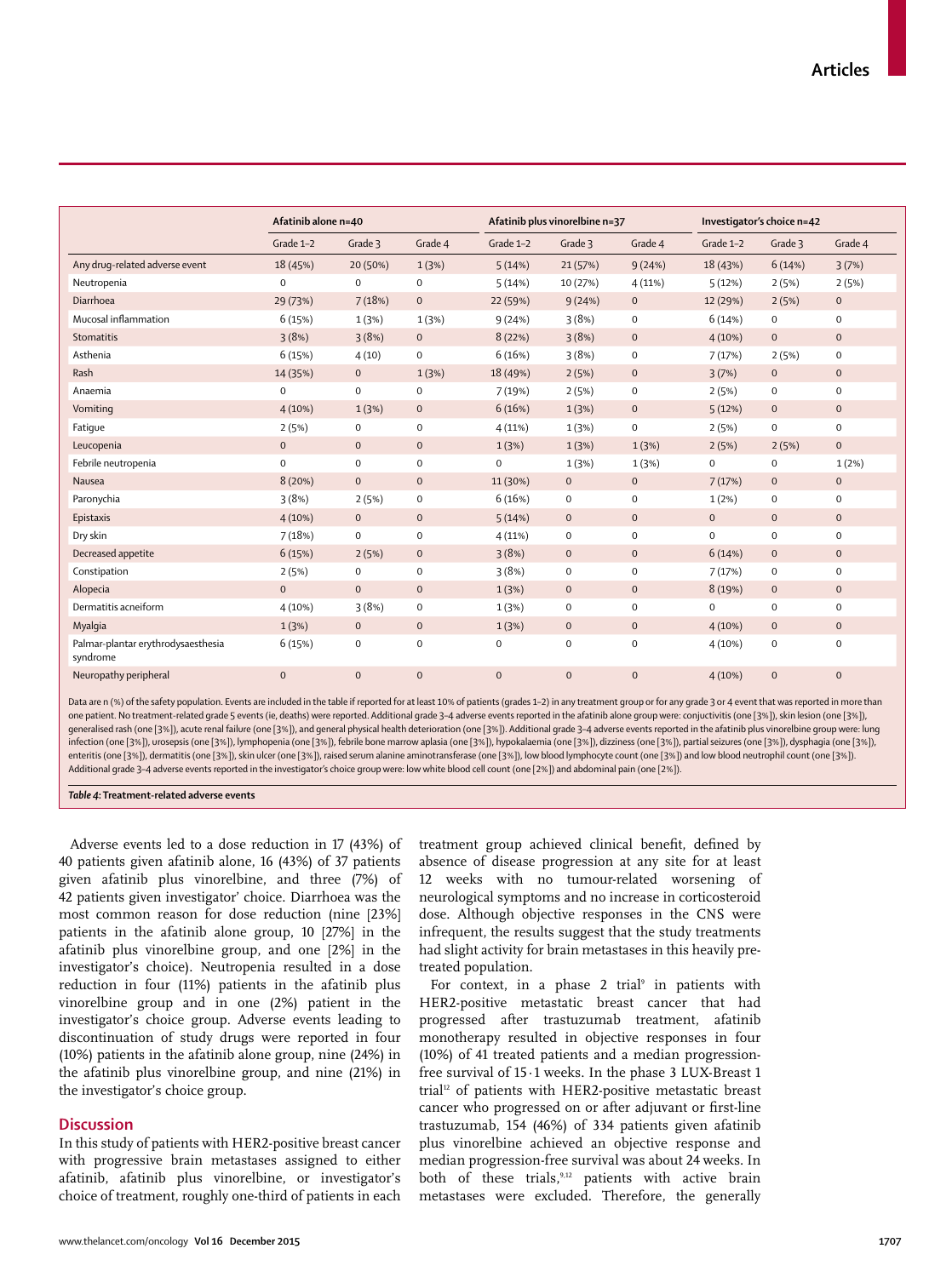lower number of responses and shorter progression-free survival in our trial might represent the difficulty in treating brain metastases. Moreover, the different patient populations enrolled in these studies should also be considered; eg, roughly 40% of patients in the LUX-Breast 1 trial were receiving afatinib plus vinorelbine as first-line treatment for advanced breast cancer whereas all patients in our trial had received previous treatment for advanced breast cancer.

Most patients in our study had disease progression in CNS lesions. This probably occurred because all patients in this study had to have a documented progression of their CNS lesions and at least one measurable CNS lesion before study entry, but the progression or presence of extra-CNS lesions was not required (only 41% of patients had extra-CNS target lesions). Therefore, some patients might have had stable (or well controlled) extra-CNS lesions at study entry. As such, most of the patients might have had aggressive or resistant disease in the brain with reduced drug penetration through their blood–brain barrier leading to frequent progression of the CNS lesions only, whereas the extra-CNS lesions, if present, often remained well controlled.

HER2-targeted agents are often given over several lines of treatment for HER2-positive metastatic breast cancer because results from two randomised trials<sup>16-18</sup> showed that continuation of trastuzumab is beneficial in patients whose cancer progresses during a trastuzumab-containing regimen, and giving a different anti-HER2 drug could still have substantial efficacy in patients whose cancer progresses on trastuzumab or other HER2-targeted drugs.19,20 Although no formal proof exists that HER2-targeted drugs are effective in patients with brain metastases, retrospective analyses suggest that trastuzumab-containing regimens extend the survival of patients with CNS metastases.<sup>21</sup> To conclusively show proof of efficacy of HER2-targeted agents in this setting, afatinib and other HER2-targeted agents would need to be compared with a regimen without a HER2-targeted agent. However, similar to another randomised trial assessing lapatinib plus capecitabine versus lapatinib plus topotecan in patients with brain metastases, $22$  our trial design did not prohibit use of HER2-targeted agents as this might have been deemed unethical and would probably have hindered accrual to the study. Instead we chose to use an investigator's choice of regimen as a comparator.

The study was not powered to compare the treatment groups, but the results suggest that afatinib monotherapy or afatinib plus vinorelbine did not provide better outcomes than the investigator's choice of treatment. No objective responses were documented in the afatinib alone group. As expected, the investigators' treatment choices were heterogeneous in the absence of any approved treatment for this setting, but mostly consisted of trastuzumab, lapatinib, or both,

given with chemotherapy, despite previous cancer progression with trastuzumab, lapatinib, or both. Our results do not contradict a hypothesis that some patients might benefit from the continuation of a HER2-targeted drug, with the addition of chemotherapy, despite previous progression on this drug. Quality of life, which was not assessed in our trial, would be another important endpoint to consider in future assessments of treatments for patients with breast cancer and brain metastases.

Trastuzumab penetrates poorly through an intact blood–brain barrier. One study<sup>23</sup> showed that trastuzumab concentrations achieved in the cerebrospinal fluid (CSF) were 420 times lower than serum concentrations; however, a higher CSF-to-serum ratio (1:76) was noted in patients who had received whole-brain radiation therapy. Trastuzumab uptake might also be greater in cancerous brain lesions where the blood–brain barrier is impaired. In one study<sup>24</sup> uptake of  $89Zr$ -labelled trastuzumab measured by PET was 17·5 times higher in patients with brain metastases versus patients with macroscopically normal brain tissue. Lapatinib does not substantially traverse an intact blood–brain barrier in preclinical models,<sup>25</sup> but has clinical activity for brain metastases.<sup>6,7</sup> Similarly, many chemotherapy agents, including vinorelbine, do not cross an intact blood–brain barrier,<sup>26</sup> but might still have efficacy for breast cancer brain metastases.27,28

Afatinib monotherapy is approved for the first-line treatment of patients with EGFR mutation-positive nonsmall cell lung cancer (NSCLC) and has shown efficacy in patients with NSCLC and brain metastases. In a subgroup analysis of the phase 3 LUX-Lung 3 trial,<sup>29</sup> median progression-free survival with afatinib was similar in patients with or without asymptomatic brain metastases (11 $\cdot$ 1 versus 13 $\cdot$ 7 months, respectively). In a compassionate-use programme with afatinib, the median time to treatment failure for patients with pretreated NSCLC and CNS metastasis (3·6 months) did not differ from a matched group of 100 patients without CNS metastases.<sup>30</sup> 11 of the 31 assessable patients with NSCLC had a CNS response to afatinib, and most had controlled cerebral disease. One patient with an impressive response had an afatinib concentration in the CSF of nearly 1 nM.30 Although this concentration is probably sufficient to inhibit EGFR and HER4, this concentration is less than the half maximum inhibitory concentration for HER2 (14 nM). Thus, the concentration achieved in the CSF in our study might not have been sufficient to inhibit HER2, and could explain the lower efficacy in HER2-positive breast cancer brain metastases versus EGFR-mutated NSCLC brain metastases.

The frequency of grade 3 or 4 adverse events in our study was high. Discontinuation of afatinib in the afatinib alone treatment group because of adverse events was infrequent (four [10%] patients), but 17 (43%)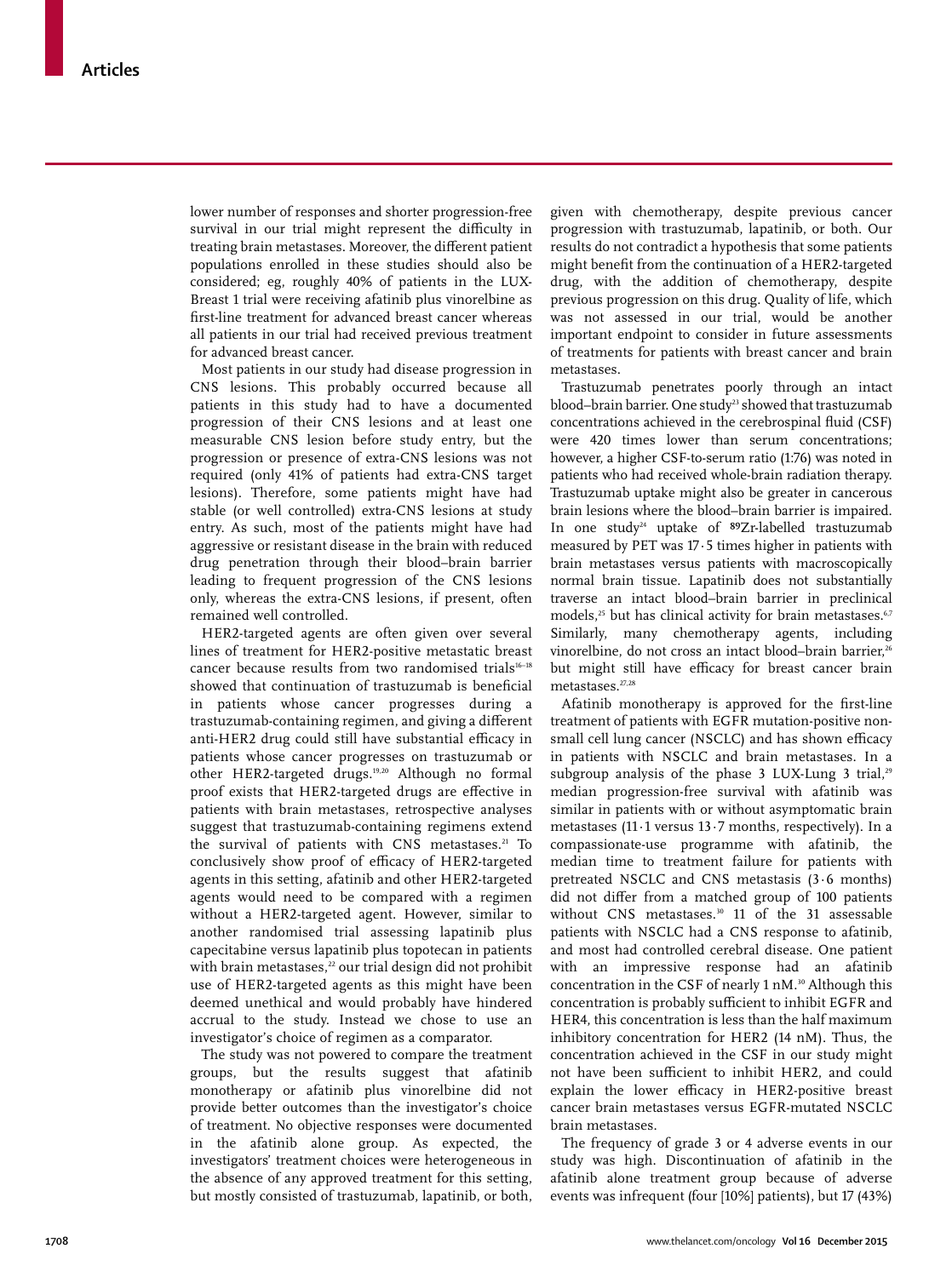had a dose reduction, compared with only three (7%) of the 42 patients who received investigator's choice. This difference is not unexpected because afatinib had a well described dose reduction protocol, whereas dose reductions for drugs used in the investigator's choice, such as trastuzumab, were not foreseen on the basis of their prescribing information. Most patients assigned to afatinib alone had diarrhoea and seven (18%) of 40 patients had grade 3 diarrhoea, suggesting that early treatment with loperamide or other drugs for the management of diarrhoea is important for patients receiving afatinib. Overall, no unexpected adverse events were noted and the adverse events that did occur were generally manageable; however, the investigator's choice regimens seemed to be better tolerated, especially when compared with afatinib plus vinorelbine.

In conclusion, about one-third of patients benefited from the HER2-targeted regimens. No objective responses were achieved in patients treated with afatinib alone, but around one-third of patients, including those treated with afatinib alone, did not have disease progression during the first 12 weeks. Overall, afatinibcontaining treatments did not have better activity than investigator's choice treatments and also seemed to be less well tolerated. No further development of afatinib for HER2-positive breast cancer is currently planned.

#### **Contributors**

AS, MO-K, and HJ conceived and designed the study. MO-K and HJ did the literature search. VD, JR, TB, ELR, ME, S-BK, AS, JHS, P-LK-L, JT, FP, PB, and HJ obtained the data. JC, VD, JR, JB, TB, SH, ME, AS, J-MN, P-LK-L, JT, FP, EC, and PB recruited the patients. JC, VD, JR, JB, SH, S-BK, AS, J-MN, PB, MO-K, FR, and HJ analysed and interpreted the data. All authors were involved in drafting and reviewing the manuscript, and approved the final manuscript for submission.

#### **Declaration of interests**

JC has received personal fees from Roche/Genentech and Celgene for consulting and lectures; Novartis and Eisai for lectures; and MedSIR for ownership interest. VD has received personal fees for advisory board and symposia participation from Roche/Genentech, Novartis, and Pfizer. TB has received grants, personal fees, and non-financial support from Roche and Novartis. SH has received research funds to her institution from Boehringer Ingelheim, Roche/Genentech, Novartis, Lilly, OBI Pharmaceuticals, Merrimack, PUMA, Biomarin, and GlaxoSmithKline; honoraria from Boehringer Ingelheim and Roche/Genentech; and reimbursement of travel fees for meetings from Boehringer Ingelheim, Roche/Genentech, Novartis, Lilly, OBI Pharmaceuticals, and Merrimack. AS has received personal fees from Roche and Celgene as compensation for advice. P-LK-L has received a grant from Boehringer Ingelheim, as stated in the manuscript. FP has participated in clinical research funded by Boehringer Ingelheim, according to a signed agreement. PB has received a grant to his institution from Novartis; and honoraria from Novartis, GlaxoSmithKline, Bristol-Myers Squibb, Orion, and Pfizer. MO-K and FR are employees of Boehringer Ingelheim. HJ has received money to his institution and honoraria for consultancy roles from BluePrint Medicines, Ariad Pharmaceuticals, and Orion Pharma. All other authors declare no competing interest.

#### **Acknowledgments**

This study was funded by Boehringer Ingelheim Pharmaceuticals, Inc. Editorial assistance and medical writing services, supported financially by Boehringer Ingelheim Pharmaceuticals, Inc, were provided by Christine Arris and Caroline Allinson of GeoMed (Macclesfield, UK), an Ashfield company, part of UDG Healthcare plc, during the preparation of this manuscript.

#### **References**

- Ramakrishna N, Temin S, Chandarlapaty S, et al. Recommendations on disease management for patients with advanced human epidermal growth factor receptor 2-positive breast cancer and brain metastases: American Society of Clinical Oncology clinical practice guideline. *J Clin Oncol* 2014; **32:** 2100–08.
- 2 Gori S, Rimondini S, De Angelis V, et al. Central nervous system metastases in HER-2 positive metastatic breast cancer patients treated with trastuzumab: incidence, survival, and risk factors. *Oncologist* 2007; **12:** 766–73.
- 3 Melisko ME, Moore DH, Sneed PK, De Franco J, Rugo HS. Brain metastases in breast cancer: clinical and pathologic characteristics associated with improvements in survival. *J Neurooncol* 2008; **88:** 359–65.
- 4 Eichler AF, Kuter I, Ryan P, Schapira L, Younger J, Henson JW. Survival in patients with brain metastases from breast cancer: the importance of HER-2 status. *Cancer* 2008; **112:** 2359–67.
- 5 Bachelot T, Romieu G, Campone M, et al. Lapatinib plus capecitabine in patients with previously untreated brain metastases from HER2-positive metastatic breast cancer (LANDSCAPE): a single-group phase 2 study. *Lancet Oncol* 2013; **14:** 64–71.
- 6 Lin NU, Carey LA, Liu MC, et al. Phase II trial of lapatinib for brain metastases in patients with human epidermal growth factor receptor 2-positive breast cancer. *J Clin Oncol* 2008; **26:** 1993–99.
- Lin NU, Dieras V, Paul D, et al. Multicenter phase II study of lapatinib in patients with brain metastases from HER2-positive breast cancer. *Clin Cancer Res* 2009; **15:** 1452–59.
- 8 Li D, Ambrogio L, Shimamura T, et al. BIBW2992, an irreversible EGFR/HER2 inhibitor highly effective in preclinical lung cancer models. *Oncogene* 2008; **27:** 4702–11.
- Lin NU, Winer EP, Wheatley D, et al. A phase II study of afatinib (BIBW 2992), an irreversible ErbB family blocker, in patients with HER2-positive metastatic breast cancer progressing after trastuzumab. *Breast Cancer Res Treat* 2012; **133:** 1057–65.
- Bahleda R, Soria J, Berge Y, et al. Phase I trial assessing safety and pharmacokinetics of afatinib (BIBW 2992) with intravenous weekly vinorelbine in advanced solid tumors. *J Clin Oncol* 2011; **29** (suppl)**:** 2585 (abstr).
- Mukai H, Masuda N, Ishiguro H, et al. Phase I trial of afatinib plus vinorelbine in Japanese patients with advanced solid tumors including breast cancer. *Cancer Chemother Pharmacol* 2015; **76:** 739–50.
- 12 Harbeck N, Huang C-S, Hurvitz SA, et al. Randomized phase III trial of afatinib plus vinorelbine versus trastuzumab plus vinorelbine in patients with HER2-overexpressing metastatic breast cancer who had progressed on one prior trastuzumab treatment: LUX-Breast 1. *Cancer Res* 2015; **75:** P5-19-01 (abstr).
- 13 Yang JC, Shih JY, Su WC, et al. Afatinib for patients with lung adenocarcinoma and epidermal growth factor receptor mutations (LUX-Lung 2): a phase 2 trial. *Lancet Oncol* 2012; **13:** 539–48.
- Solca F, Dahl G, Zoephel A, et al. Target binding properties and cellular activity of afatinib (BIBW 2992), an irreversible ErbB family blocker. *J Pharmacol Exp Ther* 2012; **343:** 342–50.
- 15 Simon R, Wittes RE, Ellenberg SS. Randomized phase II clinical trials. *Cancer Treat Rep* 1985; **69:** 1375–81.
- von Minckwitz G, du Bois A, Schmidt M, et al. Trastuzumab beyond progression in human epidermal growth factor receptor 2-positive advanced breast cancer: a German breast group 26/breast international group 03–05 study. *J Clin Oncol* 2009; **27:** 1999–2006.
- 17 von Minckwitz G, Schwedler K, Schmidt M, et al. Trastuzumab beyond progression: overall survival analysis of the GBG 26/BIG 3-05 phase III study in HER2-positive breast cancer. *Eur J Cancer* 2011; **47**: 2273–81.
- 18 Blackwell KL, Burstein HJ, Storniolo AM, et al. Overall survival benefit with lapatinib in combination with trastuzumab for patients with human epidermal growth factor receptor 2-positive metastatic breast cancer: final results from the EGF104900 Study. *J Clin Oncol* 2012; **30:** 2585–92.
- 19 Geyer CE, Forster J, Lindquist D, et al. Lapatinib plus capecitabine for HER2-positive advanced breast cancer. *N Engl J Med* 2006; **355:** 2733–43.
- 20 Krop IE, Kim SB, Gonzalez-Martin A, et al. Trastuzumab emtansine versus treatment of physician's choice for pretreated HER2-positive advanced breast cancer (TH3RESA): a randomised, open-label, phase 3 trial. *Lancet Oncol* 2014; **15:** 689–99.